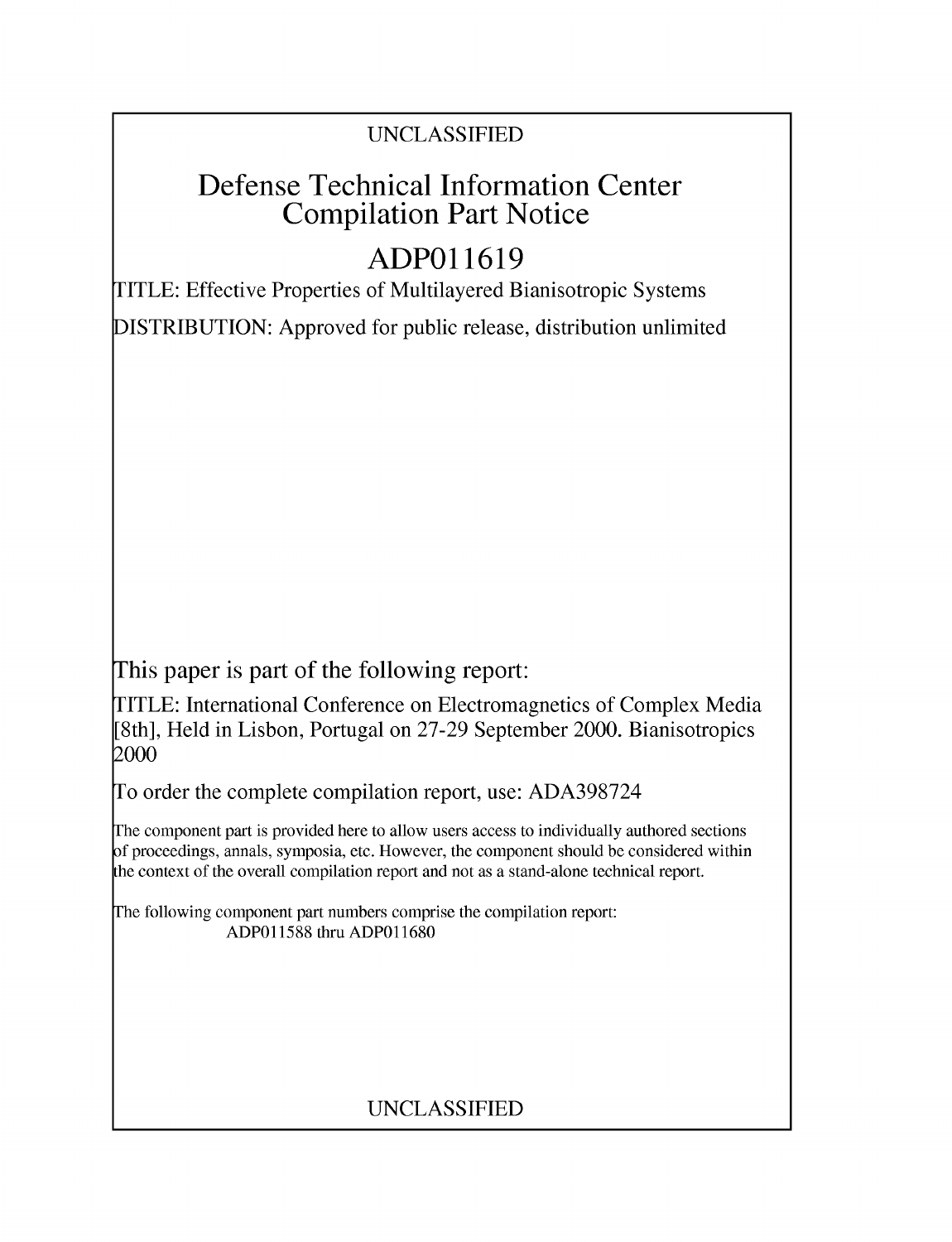# Effective Properties of Multilayered Bianisotropic Systems

### A. N. Borzdov

Department of Theoretical Physics, Belarusian State University Fr. Skaryny avenue 4, 220050 Minsk, Belarus Fax:  $+375 - 172 - 066001$ ; E-mail: alexbor@phys.bsu.unibel.by

#### Abstract

A method of introduction of the effective material tensors of bianisotropic multilayered periodic structures based on the approximate calculation of the characteristic matrix of the unit cell of the system with the help of Campbell-Hausdorff series [1] is developed. Obtained effective tensors are valid for the use in a wide wave band. This paper is primarily concerned with a comparison of the accuracy of different approximations, namely, a long wavelength approximation and approximations, using three and five terms of Campbell-Hausdorff series.

#### 1. Introduction

Attention now frequently focuses on the study of the effective properties of plane stratified periodic media. In doing so most often a long wavelength approximation is used. For example, in [2] the coordinate-free formulae for the effective tensors of permittivity  $\epsilon$ , permeability  $\mu$  and pseudotensors of gyrotropy  $\alpha$ ,  $\beta$  of the plane stratified periodic bianisotropic systems of the most general type were obtained. But it is well known [3], [4] that some systems composed from nongyrotropic layers can possess gyrotropic properties due to their specific structure (i.e. possess form gyrotropy). Phenomena of this kind can't be explained in the framework of a long wavelength approximation. To treat such problems it is necessary to extend the wave band, in which the effective tensors can be used. One way of doing this is to employ an approach [5], based on the approximate calculation of the characteristic matrix of the unit cell with the help of Campbell-Hausdorff series. Recently it was shown that by using this approach the effects of form gyrotropy (bianisotropy) can be really explained in terms of the theory of effective parameters (see  $[6]$ , for example). In  $[6]$ ,  $[7]$  our consideration was limited by the three terms of this series.

Here we obtain more accurate formulas using the forth and fifth terms of Campbell-Hausdorff series.

We consider systems formed by a periodic set of plane bianisotropic layers with different thicknesses  $l_n$   $(n = 1, 2, \ldots N$ , where N is the number of the layers forming the unit cell). The layers are characterized by the constitutive relations

$$
\mathbf{D}_n = \varepsilon_n \mathbf{E}_n + \alpha_n \mathbf{H}_n, \ \mathbf{B}_n = \beta_n \mathbf{E}_n + \mu_n \mathbf{H}_n,\tag{1}
$$

where  $\varepsilon_n, \mu_n$  and  $\alpha_n, \beta_n$  are the dielectric permittivity, the magnetic permeability tensors and the pseudotensors of gyrotropy, respectively.

### 2. Effective Material Tensor Parameters

The characteristic matrix  $P = \exp(ik_0lM)$  of a layer with thickness l relates the six-vectors  $(E, H)^T$  at the layer boundaries  $(k_0 = \omega/c)$ . M is some matrix depending on the parame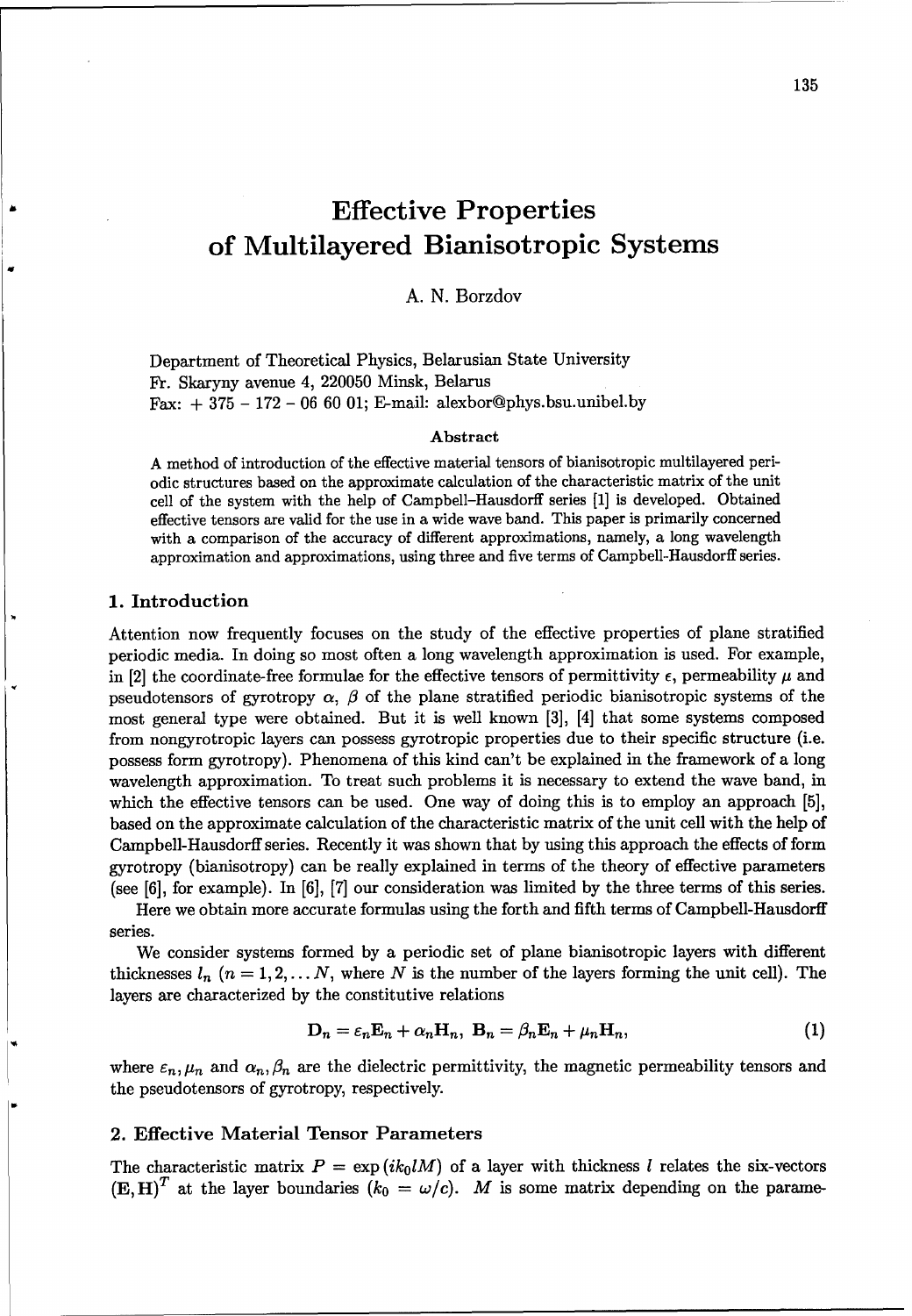ters of the layers, angle and plane of incidence. Matrix  $M$  is given in an explicit form in [7]. Henceforward we shall follow notation used in [7].

Let us consider the system formed by two alternate layers with different thicknesses  $l_n$  and different sets of tensor constants  $\varepsilon_n, \mu_n, \alpha_n, \beta_n$  ( $n = 1, 2$ ). In this instance the characteristic matrix of the unit cell has the form

$$
P = \exp\left(ik_0LM\right) = \exp\left(ik_0l_2M_2\right)\exp\left(ik_0l_1M_1\right),\tag{2}
$$

where  $L = l_1 + l_2$  is the system period and M is the matrix to be found. This matrix can be expressed in terms of the layers parameters with the help of Campbell-Hausdorff series as follows

$$
M=f_1M_1+f_2M_2+if_1\frac{\pi l_2}{\lambda}\left[M_2,M_1\right]-\frac{\pi ^2l_1l_2}{3\lambda ^2}\{f_1\left[\left[M_2,M_1\right],M_1\right]+f_2\left[\left[M_1,M_2\right],M_2\right]\}+\cdots \tag{3}
$$

where  $[M_2, M_1] = M_2M_1 - M_1M_2$ . If  $\pi l_n/\lambda \ll 1$ , then the series (3) quickly converges and one can drop the remainder of it after the  $k$ -th term. The first and the second terms correspond to the long wavelength limit. The possibilities of introduction of the effective constitutive tensors having regard the third term are discussed in [7]. In what follows we shall break the series after the fifth term.

In perfect analogy with [7] we shall use in  $(2)-(3)$  the matrices  $M_I, M_{1I}, M_{2I}$ , describing the transformation of the tangential components of the field vectors, instead of  $M, M_1, M_2$ , and we assume q to be the left and the right eigenvector of each of the tensors  $\varepsilon_n, \mu_n, \alpha_n, \beta_n$  $(\varepsilon_n \mathbf{q} = \mathbf{q} \varepsilon_n \equiv \varepsilon_{nq} \mathbf{q}, \cdots).$ 

To compare the accuracy of different approximations, namely, long wavelength approximation and approximations, using three and five terms of Campbell-Hausdorff series, let us consider the most simple case of normal incidence onto the nongyrotropic nonabsorbing layers of the same thickness  $l_1 = l_2 = l$ . As this takes place (3) reduces to

$$
M_{I} = \frac{1}{2} \left( M_{1I} + M_{2I} \right) + i \frac{\pi l}{2\lambda} \{ \left[ M_{2I}, M_{1I} \right] + i \frac{\pi l}{3\lambda} \left[ \left[ M_{2I}, M_{1I} \right], M_{1I} - M_{2I} \right] \} + \cdots
$$
 (4)

Generally speaking, Campbell-Hausdorff series

$$
Z = X + Y + \frac{1}{2}[X, Y] + \frac{1}{12}[X, [X, Y]] + \frac{1}{12}[Y, [Y, X]] + \cdots
$$
 (5)

converges provided  $||X|| < \frac{\ln 2}{2}$ ,  $||Y|| < \frac{\ln 2}{2}$ , where  $||X|| = \left[\operatorname{trace}\left(XX^{\dagger}\right)\right]^{\frac{1}{2}}$  is Euclidean valuation of  $X$ . In our case series converges if

$$
\frac{\pi max(l_1, l_2)}{\lambda} \le \frac{ln2}{4 \ max(\|M_{1I}\|, \|M_{2I}\|)} \tag{6}
$$

For example, in the case of nonmagnetic crystals with  $\|\varepsilon_I\| \sim 4.5$  (eigenvalues of  $\varepsilon_I \sim 3.0$ )  $\frac{\pi l}{\lambda} \leq 0.039.$ 

After simple calculation we find the effective material tensors of the system at hand

$$
\alpha_I = \beta_I^{\dagger} = i \frac{\pi l}{2\lambda} R_\alpha, \ R_\alpha = (\varepsilon_{1I} \mathbf{q}^\times \Delta \mu_I - \Delta \varepsilon_I \mathbf{q}^\times \mu_{1I}), \qquad (7)
$$

$$
\varepsilon_I = \frac{1}{2} \left( \varepsilon_{1I} + \varepsilon_{2I} \right) + \varepsilon', \ \mu_I = \frac{1}{2} \left( \mu_{1I} + \mu_{2I} \right) + \mu', \tag{8}
$$

$$
\varepsilon' = i \frac{\pi l}{2\lambda} \left( i \frac{\pi l}{3\lambda} \right) R_{\varepsilon}', \ R_{\varepsilon}' = -R_{\alpha} \mathbf{q}^{\times} \Delta \varepsilon_I - \Delta \varepsilon_I \mathbf{q}^{\times} R_{\beta}, \tag{9}
$$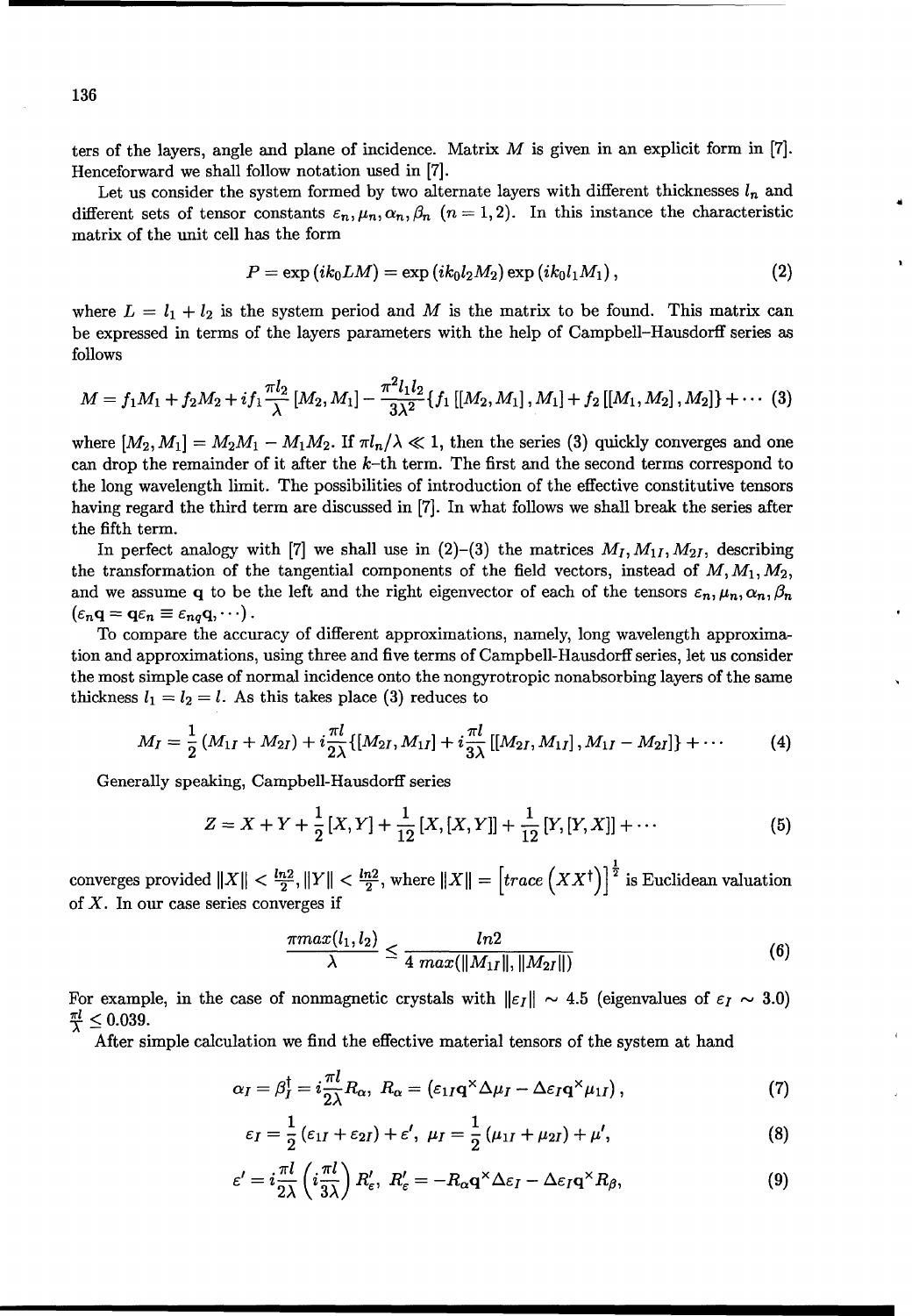$$
\mu' = i \frac{\pi l}{2\lambda} \left( i \frac{\pi l}{3\lambda} \right) R'_{\mu}, \ R'_{\mu} = R_{\beta} \mathbf{q}^{\times} \Delta \mu_I + \Delta \mu_I \mathbf{q}^{\times} R_{\alpha}, \tag{10}
$$

where  $\Delta \varepsilon_I = \varepsilon_{2I} - \varepsilon_{1I}$ ,  $\Delta \mu_I = \mu_{2I} - \mu_{1I}$ .

It is worth noting that third term of Campbell-Hausdorff series give rise to the effective "tensors of gyrotropy"  $\alpha_I, \beta_I$  while forth and fifth terms contribute only in the effective permittivity and permeability tensors (terms  $\varepsilon', \mu'$  in (8)).

 $i$ From  $(7), (9), (10)$  it follows that

$$
||R_{\alpha}|| \leq 2 (||\varepsilon_{1I}|| ||\Delta \mu_I|| + ||\Delta \varepsilon_I|| ||\mu_{1I}||), \qquad (11)
$$

$$
||R_{\beta}|| \leq 2 (||\varepsilon_{1I}|| ||\Delta \mu_I|| + ||\Delta \varepsilon_I|| ||\mu_{1I}||), \qquad (12)
$$

$$
||R'_{\varepsilon}|| \leq 2 ||\Delta \varepsilon_I|| (||R_{\alpha}|| + ||R_{\beta}||), \qquad (13)
$$

$$
||R'_{\mu}|| \le 2 ||\Delta \mu_I|| (||R_{\alpha}|| + ||R_{\beta}||).
$$
 (14)

From above estimations and formulae  $(7)-(10)$  it is clear that in the convergence range the contribution of the forth and fifth terms of Campbell–Hausdorff series in effective tensors is far less than the contribution of third term, and usually may be thought of as negligibly small if compared with the contribution of the first and second terms. But if in the long wavelength approximation the system under hand has transversely isotropic permittivity and permeability tensors, then contribution of the forth and fifth terms can be noticeable. The latter case is of great concern in investigation of form bianisotropy (gyrotropy), because the manifestations of gyrotropy are often suppressed due to the permeability (permittivity) being tensors, especially in the optical wave region [9].

#### 3. Conclusion

In this paper we discussed primarily the comparative contribution of different terms of Campbell-Hausdorff series in the effective tensors of "permittivity, permeability" and "gyrotropy", analyzing the simple case of normal incidence onto the system of nongyrotropic layers. Obtained estimations holds true for gyrotropic layers too, at least for the short enough wavelengths. At normal incidence generalization of formulae  $(7)$ – $(10)$  to the case of bianisotropic layers is not a particular problem.

Of course, derived effective tensors are not true constitutive tensors because generally they are valid only in the immediate vicinity of normal incidence. It is possible to introduce true constitutive tensors (i.e. not depending on the angle and plane of incidence) even having regard to five terms in Campbell-Hausdorff series, but only for some systems with the specific relation between the layers parameters. Therefore, proposed method is more convenient for analysis of the effective properties of systems at normal incidence, when there is no restrictions on the parameters of the layers. Extensive computations made with the use of exact and approximate formulas are in good accordance.

## References

- [1] J. P. Serre, Lie Algebras Lie Groups. New York-Amsterdam: Benjamin, 1965.
- [2] A. N. Borzdov, "Effective material parameters of plane stratified bianisotropic superlattices," in Advances in Complex Electromagnetic Materials, NATO ASI Series, 3. vol. 28. Dordrecht: Kluwer Academic Publishers, 1997, pp. 145-154.
- [3] H. J. Gerritsen, R. T. Yamaguchi, "A microwave analog of optical rotation in cholesteric liquid crystals," Am. J. Phys., vol. 39, pp. 920-923, August 1971.